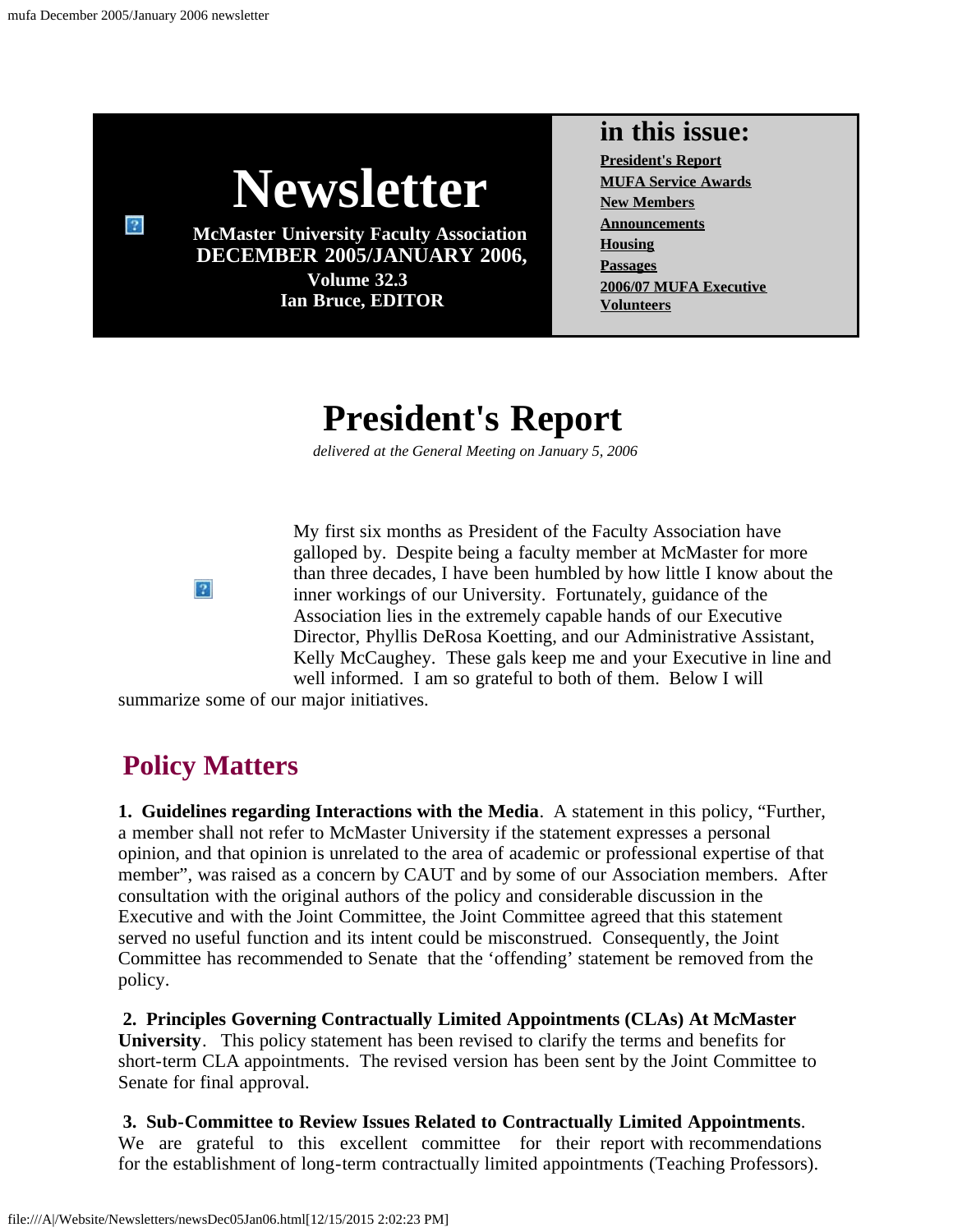The report was discussed by the Senate Committee on Appointments. Their concerns were then discussed by the Joint Committee who, after minor changes, agreed to forward these recommendations to Senate for their approval.

**4. Pregnancy/Parental/Paternity Leave Policy for Faculty (SPS 19)**. Those faculty members, librarians and Chairs who have tried to use this policy will readily agree that this policy is out of date and almost impossible to understand. Murray Lapp presented a revision of the policy to the Joint Committee. While much simplified and easier to use, further changes/clarifications may yet be required. This policy revision will be discussed again in the Joint Committee.

**5. Spousal Hiring Policy**. The spousal hiring policy has been approved by Senate and can now be used to facilitate hiring couples when positions are available for both partners.

### **Issues of Concern Over the Past Term**

**1. MURA**. We are happy to inform you that MUFA joined with MUSA and the Administration in a financial plan to provide stable funding for the McMaster University Retirees' Association. We hope to see our retirees play a more active role in our campus life: with age comes wisdom! We look forward to continued participation and leadership from our retired colleagues. My personal thanks for the wonderful Christmas lunch and friendship we shared in December.

**2. Tuition Bursary**. The bursary is now taxable to the employee rather than the student recipient. This change was determined by the Canada Revenue Agency. Attempts to argue against this change by our sister institutions have met with no success. The Remunerations Committee will be happy to receive views of the membership on the perceived value of this benefit given its change in taxation status.

**3. Changes in Payroll Schedule**. Over the next year, pay schedules for faculty members and librarians will change from monthly to bi-weekly. The exact date for the switch has not yet been announced. Transition assistance will be available for the month of the switch, but we should all start examining our personal payments such as automatic bank deductions for mortgages, bills etc., to ensure a smooth transition to the bi-weekly pay arrangement.

**4. Day Care**. Although we have two excellent McMaster Day Care Centres, there is no formal preference policy for the children of faculty and librarians. Waiting lists can take more than two years. We also have no infant care. Encouraged by the Administration's interest in better serving this need, largely in recognition of the recruitment and retention benefits from providing day care services, a plan for an enlarged day care with infant care capacity has been developed and is part of a proposal forwarded for consideration for the next fund-raising campaign. This is a long-term solution, but it would include a preferential policy for children of our membership. We await news on the proposal's fate.

**5. Collegial Behaviour**. Our last newsletter outlined the Executive's concern regarding reports of inappropriate forms of behaviour on the part of faculty and librarians. Maintaining an atmosphere of tolerance and respect for all members of our community is critical in an academic setting. Academic debate is cherished but we cannot confuse academic freedom with mean behaviour intending to intimidate and embarrass. The Joint Committee agreed that our Codes of Conduct for faculty and for librarians outline procedures for dealing with 'bullies'. Although we are hesitant to endorse the use of punishments, we are unwilling to see any individual or groups become victims of inappropriate forms of interaction. We will encourage the Administration to enforce our Codes of Conduct should it become necessary.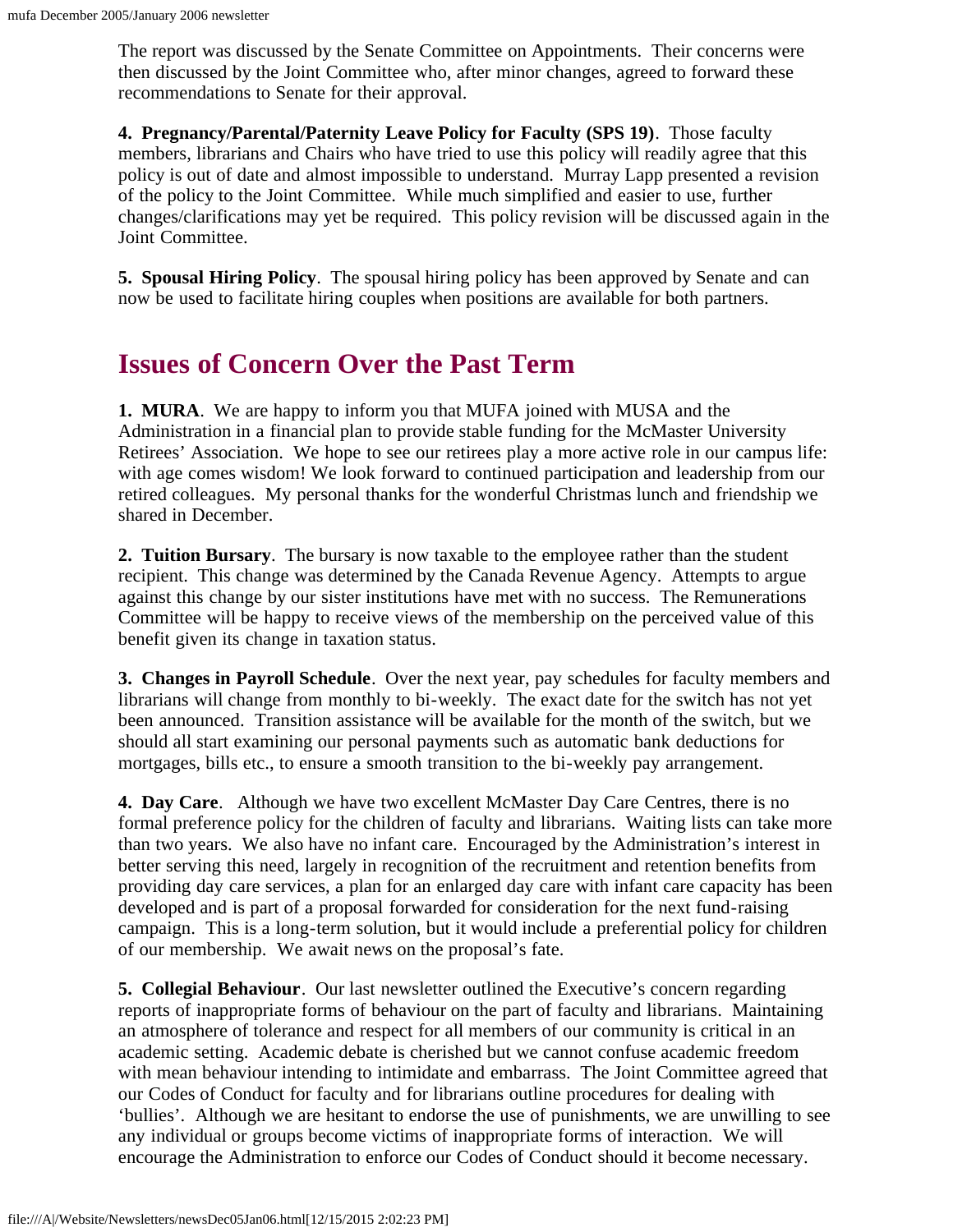**6. Coca-Cola Contract**. During the past term a group of students initiated a successful referendum asking the University to cancel the exclusive contract with the Coca-Cola Company at the end of its current term. Their concerns, like ours, are the lack of choice this imposes on our community, in addition to reports of serious human rights violations associated with foreign workers of the Company. The Association formally asked the Board of Governors to reconsider its support of this contract in view of our Code of Labour Practices for University Suppliers and Licenses and a Fair Trade Purchasing Policy for University Suppliers and Retailers. The Board received the letter but showed little response to it. In a later meeting between Roger Trull and the Executive, Mr. Trull raised doubt that our Code of Labour Practices in fact applied to the exclusive contract with Coke. Consequently, I met with Robert O'Brien, our representative on the Labour Practices Committee; he will ask the Committee to examine changes in the Code that make it very clear that the Coca-Cola contract is governed by our Labour Practices agreement. Although the contract renewal is several years away, we can assure the Administration that the Faculty Association will be watching to ensure that the students' views are not set aside.

**7. Parking**. Oh god no! Well, we're moving! There is now an agreement to build a onestorey parking garage under the stadium playing field. This will restore the parking losses due to construction in that part of campus. Karen Belaire informed the Board of Governors that plans for an above-ground parking garage on the west side of campus are under development. The parking priority policy is under review. New buildings will all be considered for underground parking. The parking issue is now front and centre. We hope for long-term relief.

**8. Mandatory Retirement**. The legislation to abolish mandatory retirement at 65 has now been passed and will become law in December, 2006. After that time, University employees will be free to choose their retirement date. There are no plans to offer additional incentives to retire or to encourage faculty to stay on. Because, unlike many of our sister institutions, our working and retirement benefits are very similar, few changes will be required to adjust to this change. Human Resources is working on policies that mention the 65 age cut-off. The transition should be very smooth for us.

**9. Hiring**. New hiring is a matter of great concern to many of our Association members. The Rae report is in; the Ontario government has promised money for renewal; other universities are advertising new positions; why is McMaster slow to approve new positions? One explanation being offered by the Administration is that we are in difficult financial times with one major problem being the pension liability. We understand that we are legally required to show that we can fund our pension liability. Does this have to be taken from operating funds in a three year period, thus stressing ability to hire? This is a point that will be discussed during negotiations. We hope other ways to fund the liability can be found and that hiring can commence rapidly. Our faculty members are carrying too big a work load: our classes are unacceptably large. We must pursue our academic mission and find relief for our members. New hiring is mandatory!

**10. Negotiations**. The briefs are in and we now begin the negotiating process. If agreement is not achieved by March 15, 2006, we will go to final offer selection. We prefer a negotiated settlement but we believe that our faculty are outstanding and that they work incredibly hard to maintain the research and teaching reputation that McMaster enjoys. We have the right to expect good working conditions and good compensation for our excellence. Let's hope the Administration appreciates us in a tangible fashion!

**11. MUFA Awards**. The call has now gone out for nominees for the MUFA Faculty/Librarian Awards for Outstanding Service. There are so many of our colleagues whose contributions to McMaster should be acknowledged. The nomination process is not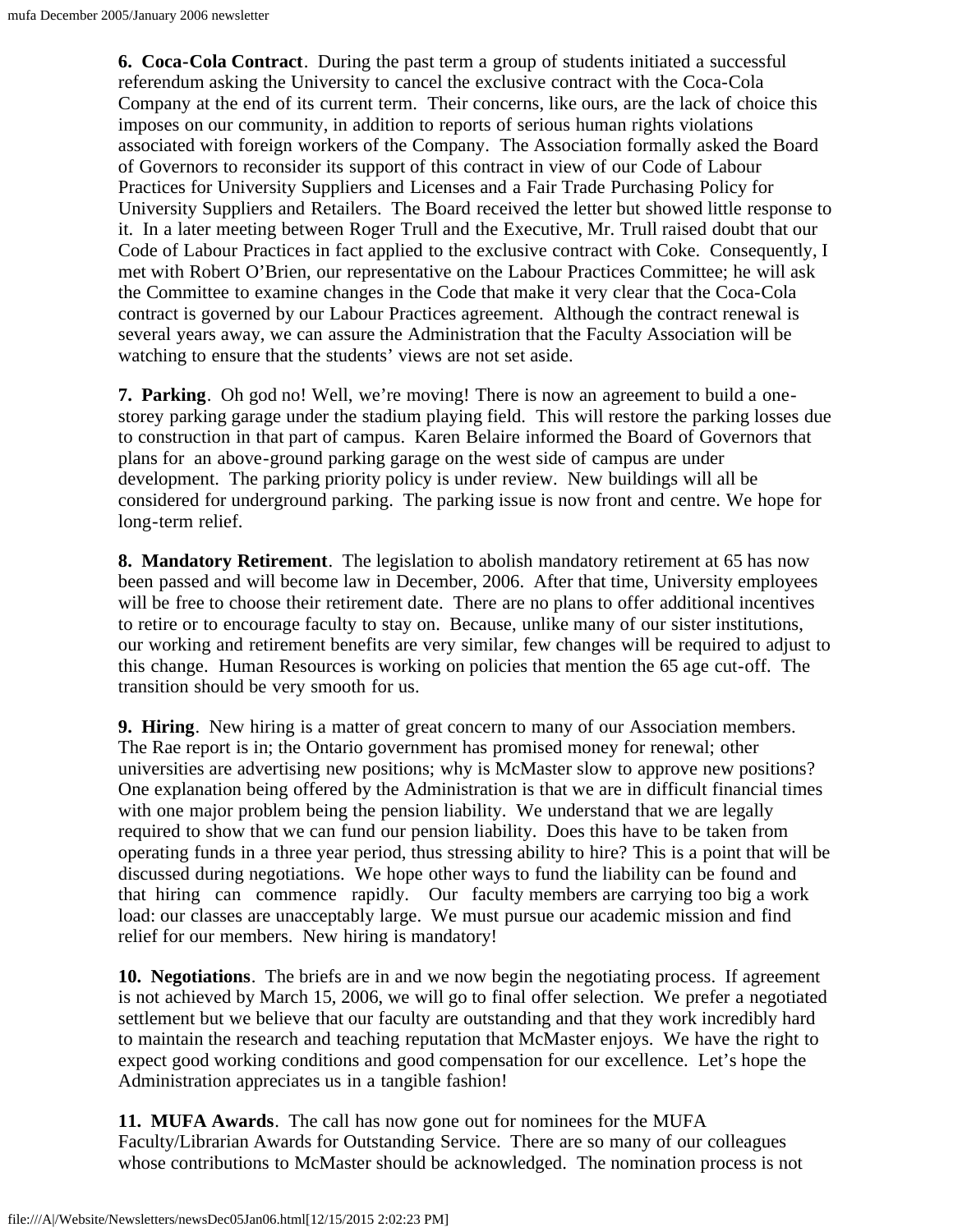onerous. Please bring candidates forward. We want to recognize the excellence of our members.

It has been a busy first term and the Executive expects to continue working hard on behalf of everyone. I have particularly enjoyed my lunches with the new faculty and librarians hired in the past year. Your ideas and comments are very welcome. When I meet the impressive new members, I know that McMaster's future is in good hands. Let's continue to work with our Administration to make McMaster a desirable place to work and to build a long career.

<span id="page-3-0"></span>I end on a note of sincere thanks to the members of the Executive for their support and hard work. I must single out Mike Veall, Chair of our Remuneration Committee. Mike has prepared a sensible and well argued brief. He will lead our negotiations and knowing that gives me confidence that we are well represented at the bargaining table. Thank you for taking on this huge task for a second year, Mike. And finally, thanks to the membership for their participation in our Association.

*Betty Ann Levy*

 $|2|$ 

# **Call for Nominations**

#### **— The MUFA Faculty/Librarian Awards for Outstanding Service**

#### **PURPOSE**

The purpose of these awards is to provide an annual recognition for faculty and professional librarians who have made an outstanding contribution to the University through the provision of exceptional service to faculty, librarians, staff, students or alumni.

#### **THE AWARDS**

Each year there will be a maximum of three awards in the amount of \$1,500.

#### **ELIGIBILITY**

The awards are open to all members of the McMaster University Faculty Association (MUFA).

#### **PROCEDURES**

1. The MUFA Executive has appointed a chair and committee drawn from amongst the categories of faculty, professional librarians, staff, students, and alumni. The Secretariat to the committee is the MUFA Executive Director.

2. The period of the award is a calendar year.

3. Nominations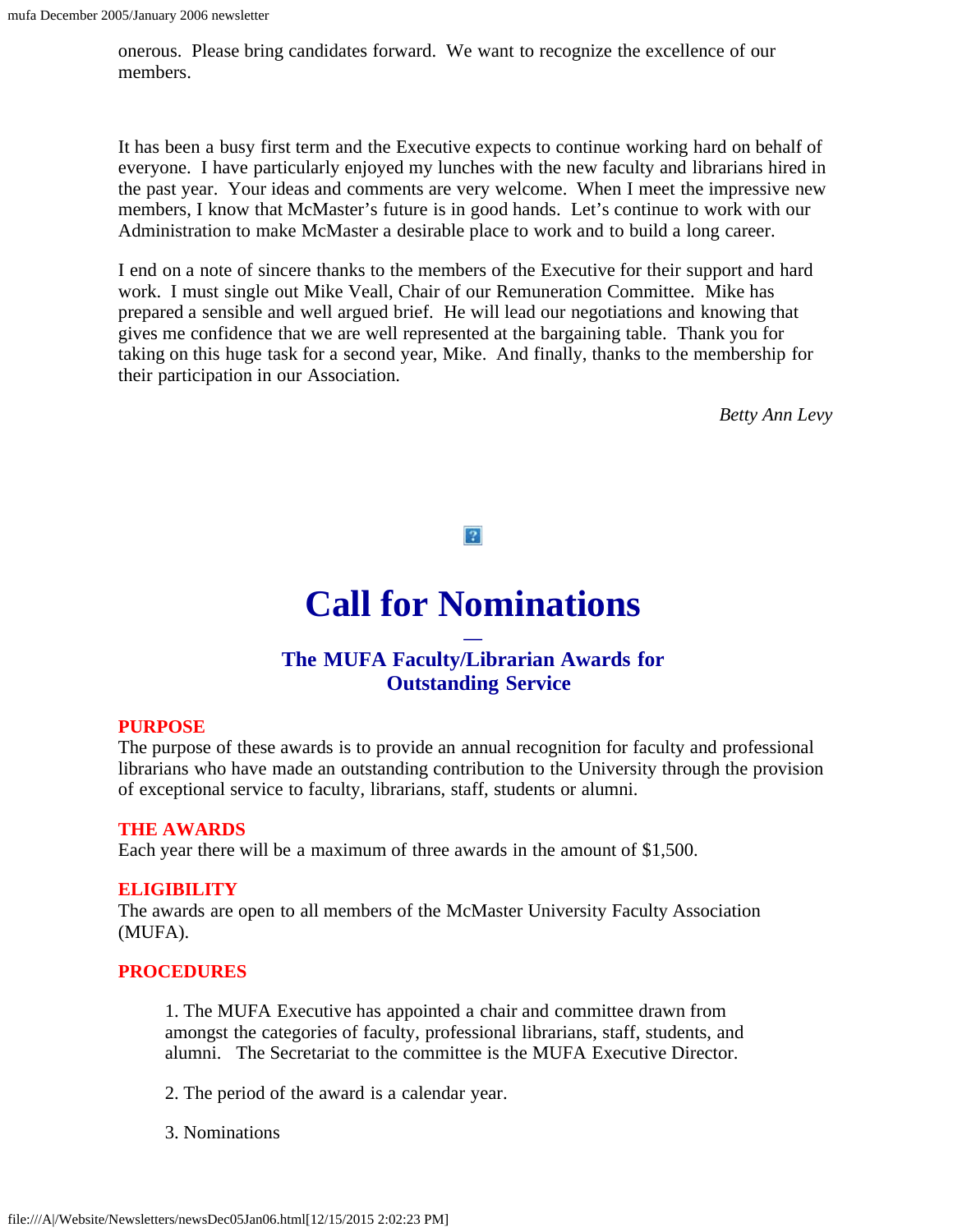a. Nominations must be e-mailed (mufa@mcmaster.ca) or mailed to MUFA (Hamilton Hall 103A) no later than

#### **MARCH 15, 2006**

b. The nominator must attach a supporting narrative of not more than 750 words.

c. Each nomination must be supported by a minimum of 2, and not more than 4 reference letters. These reference letters must be emailed or mailed, either through the nominator or independently. Reference letters should not exceed 500 words.

d. Position and contact information for the nominator and all references must be clearly indicated.

4. The Committee will review the nominations. Among the factors considered by the Committee will be:

- enhancement of the reputation of McMaster University
- provision of excellent service
- demonstrated innovation
- breadth and depth of impact
- strength of support in nomination

5. The faculty/librarians selected to receive the awards will be invited to attend a special reception following the Annual General Meeting in the spring and will be presented with their awards at that time. Pictures of the individual recipients and a brief summary of the rationale for their award will be published in the MUFA Newsletter and on the MUFA Web page.

<span id="page-4-0"></span>6. Each faculty/librarian who is nominated for an award will receive a letter of commendation from the MUFA President.

**\_\_\_\_\_\_\_\_\_\_\_\_\_\_\_\_\_\_\_\_\_\_\_\_**



### <span id="page-4-1"></span>**MUFA Appointments**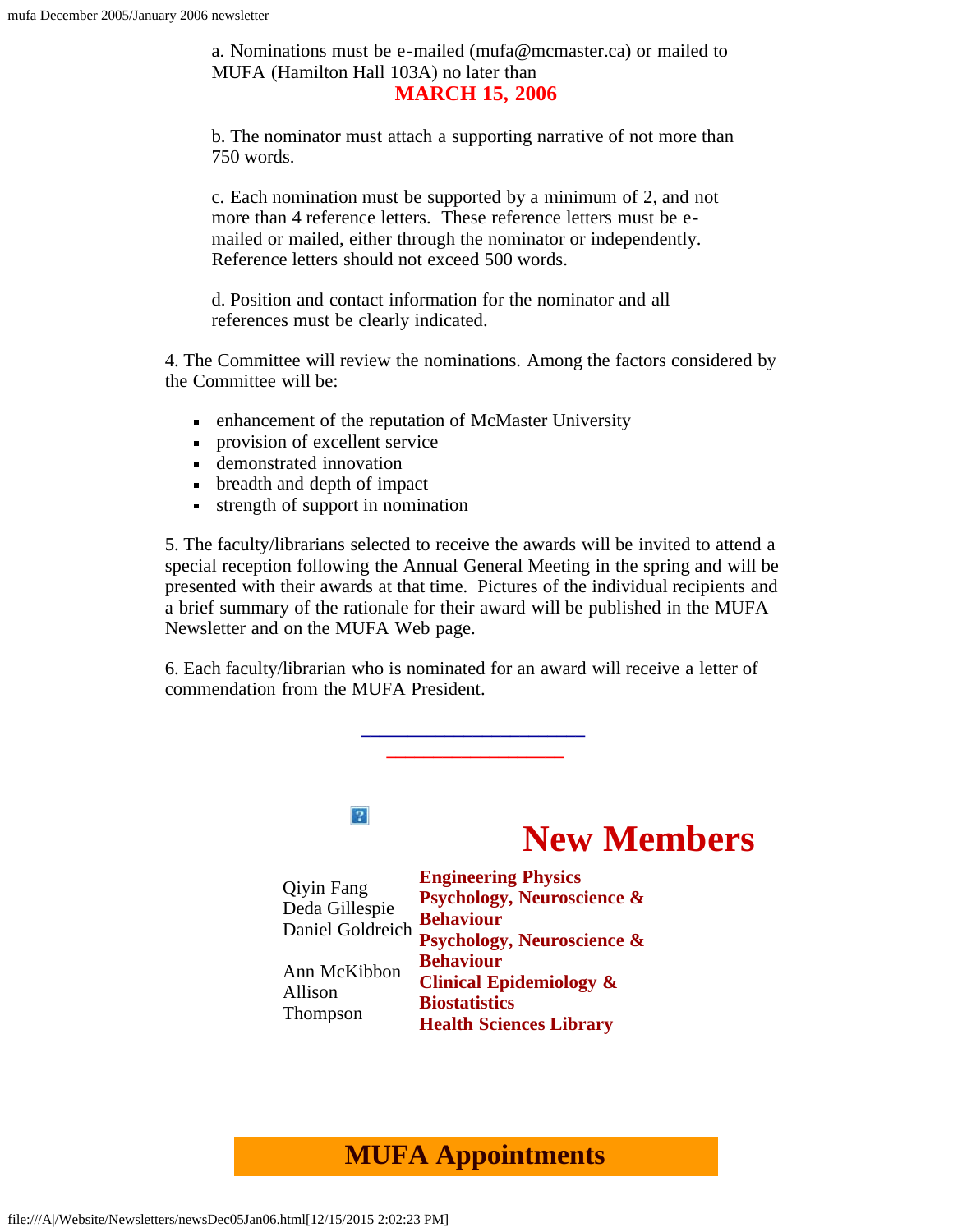**Many thanks to the following for agreeing to represent MUFA: Don Wells on the Fair Employment Coalition and Mary Silcox (English & Cultural Studies) on the MUFA Council.**

## $|2|$ **Housing**

### <span id="page-5-0"></span>**Apartment for Rent**

Spacious and bright apartment for rent in Locke Street area of southwest Hamilton. Three bedrooms, 2 bathrooms, living room and dining room on upper two floors of historic house. Newly renovated with hardwood throughout. Ample parking. Available immediately. \$1200/month includes all utilities. Call Karen at 905-385-0978.

**House for Sale** (private): \$459,900 A 2-floor Westdale vintage House, 5 minute walk from McMaster, red brick exterior, over 2000 sq. ft. living space; major renovations in 1991; 4 bedrooms, 3.5 washrooms, large finished attic, living and fmaily rooms (hardwood floors), large kitchen (maple cabinets and pantry), oak bookcase, partly finished basement, gas heating, central vac and AC. Contact: 905-525-4471 (evenings).Custom bungalow on  $\frac{1}{2}$ acre, private lot in Grand Vista Gardens, Greensville. Gas fireplace in living room, large deck, new roof (2004), 2 bathrooms, 2+ bedrooms, double attached garage. Large partially finished rooms in basement. 1 owner. Further information/appointment to view — call Carol @ 905- 628-5732 and leave message.

**House for Rent** Large fully furnished house on Dalewood Crescent in Westdale. Three bedrooms plus large study/guest bedroom. Three bathrooms. Garage. Quiet street close to conservation area and a short walk to McMaster and local parks and schools. Available August 20, 2006 for up to a year (dates negotiable). Non-Smokers and no pets. \$1,400/month plus heat and utilities. Contact 905-525-9140, x 23024 or x 27245.

<span id="page-5-2"></span><span id="page-5-1"></span>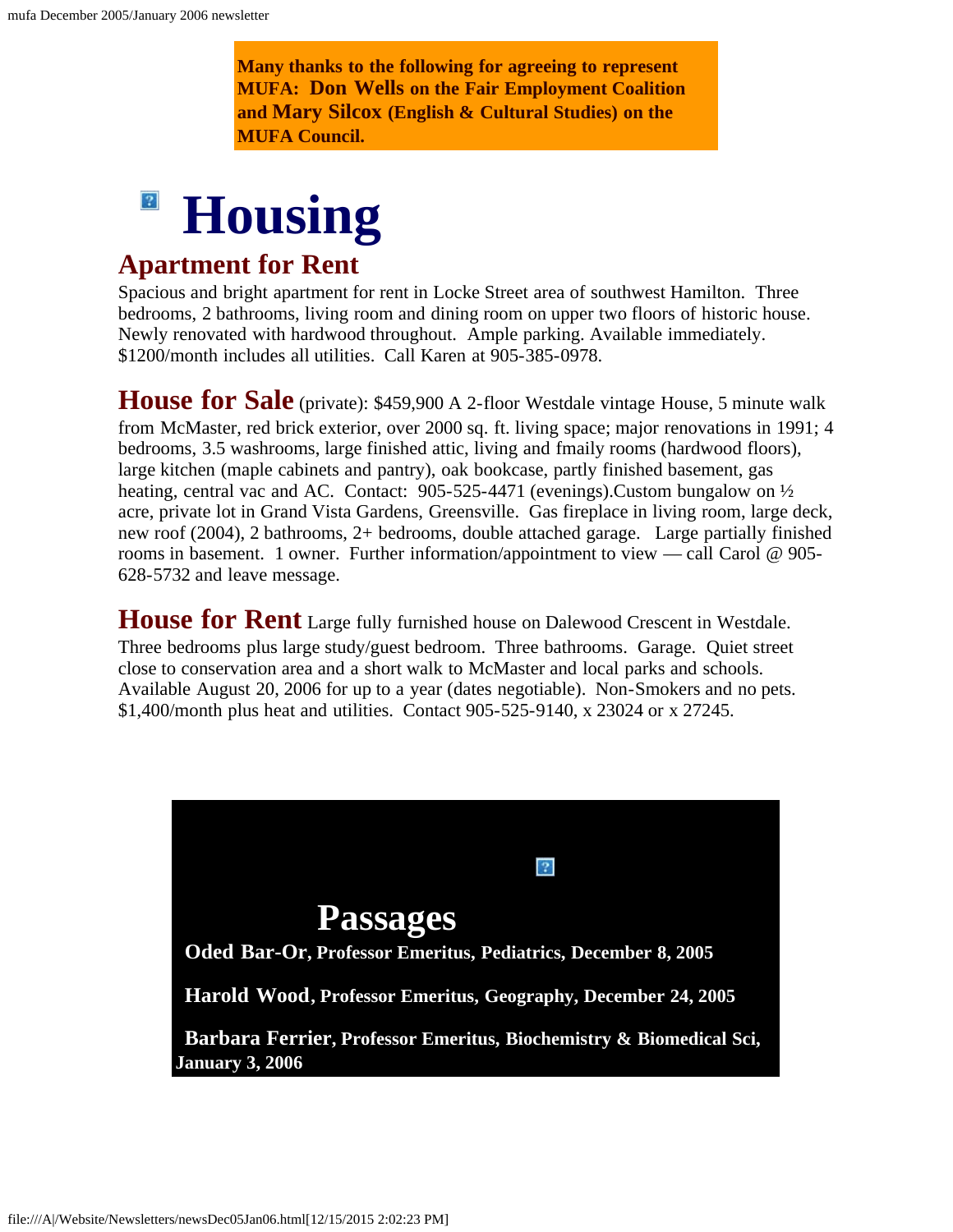# **2006/2007 Executive**

#### $|2|$

<span id="page-6-0"></span>If you are interested in serving on the Faculty Association Executive or know of someone who would make an excellent candidate, please contact us: Hamilton Hall 103A; Ext. 24682; [mufa@ mcmaster.ca\)](mailto:mufa@mcmaster.ca). **DEADLINE — FEBRUARY 15, 2006.**



A voluntary organization such as the McMaster University Faculty Association can succeed in serving the interests of its membership only to the extent that the members participate in formulating and executing policy. At any given time, approximately two dozen individuals carry the burden for all of the members and after a few years most of them are exhausted by the tasks which they have voluntarily borne. Their valuable experience and wisdom is then lost to us. The best way to lessen this attrition of talent is for more of the membership to give some time and effort to the Association. If you are not interested in putting your name forward for the Executive Committee, please use the form below to let us know if you would like to participate in MUFA's efforts by serving on one of the following committees.

------------------------------------------------------------------------------------------------------

Yes, I am interested in working more closely with the Faculty Association. My interests are:

MUFA Council Pension Academic Affairs \_\_\_ Public Relations \_\_\_ Human Rights \_\_\_ Remunerations \_\_\_ Library \_\_\_ Grievances \_\_\_ Membership \_\_\_\_ Tenure \_\_\_

*Ad Hoc* Committees \_\_\_ Special Assignment \_\_\_

Are there other areas where the Faculty Association might be useful to its members?

\_\_\_\_\_\_\_\_\_\_\_\_\_\_\_\_\_\_\_\_\_\_\_\_\_\_\_\_\_\_\_\_\_\_\_\_\_\_\_\_\_\_\_\_\_\_\_\_\_\_\_\_\_\_\_\_\_\_\_\_\_\_\_\_\_\_\_\_\_

NAME\_\_\_\_\_\_\_\_\_\_\_\_\_\_\_\_\_\_\_\_\_\_\_\_\_\_\_\_\_\_\_\_\_\_\_\_\_\_\_\_\_\_\_\_ EXTENSION\_\_\_\_\_\_\_\_\_\_\_\_\_\_\_\_\_\_\_\_\_\_

DEPARTMENT FOR E-